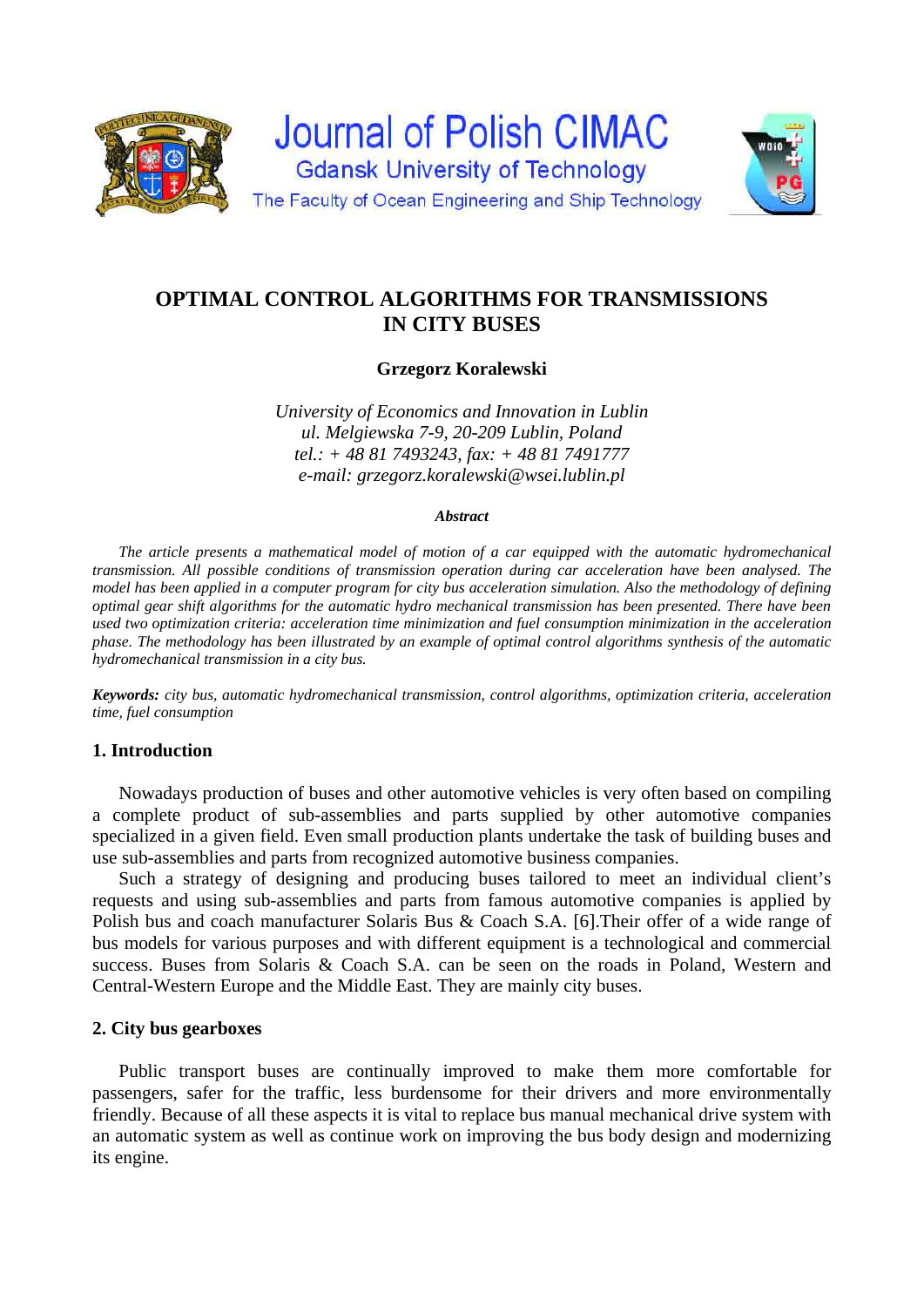Automatic gearboxes are standard equipment of currently produced city buses [7]. They are automatic hydromechanical transmissions which bring many advantages to them.

The only important disadvantage of automatic hydromechanical transmissions applied in bus drive systems has so far been their less efficient exploitation compared to those with mechanical gearboxes and resulting a few per cent higher fuel consumption.

At present this essential drawback is successfully eliminated by means of:

- improving the transmission design with the aim of increasing its mean exploitation efficiency by optimization of the hydrokinetic transmission, the possibility of blocking it at top gears and the possibility of two-stream torque transmission at medium gears,
- optimizing transmission control programmes which realize assigned criteria of bus (car) motion quality with self-adaptation to variable exploitation factors.

These are also current tendencies in the development of automatic hydromechanical transmissions in world-wide known automotive companies with three companies dominating in the field of bus transmissions: Allison (USA), Zahnradfabrik Friedrichshafen AG (ZF) and Voith (Germany) [4, 5, 7].

#### **3. Motion modelling for a bus with an automatic hydromechanical transmission**

Bus drive system made up of ready-made sub-assemblies i.e. the engine, the gearbox, the drive shaft, the driving axle, axle shafts, road wheels, retarders etc. requires that they not only match mechanically and are properly situated in the body or chassis of a bus but also that their technical parameters and functional characteristics are chosen correctly and programs controlling cooperation of sub-assemblies prepared. This is especially true about algorithms of shifting gears control in a hydromechanic transmission in relation to the engine control and other bus parameters such as: mass, gearbox and main gear ratio, road wheels parameters, air resistance, road resistance and inertia resistance etc. There is a large dispersion of gear shift moments in transmission systems of automotive vehicles with manual mechanical gearboxes especially under city traffic conditions [2].

Incorrect algorithms for hydromechanical transmission gear shift control may lead to such undesired phenomena as:

- bus combustion engine operating at ranges undesired with respect to fuel consumption, dynamic properties or fumes toxicity,
- considerable variations in bus acceleration at adjacent gears which negatively influence passengers' comfort and cause dynamic overload in the torque converting system which reduces drive system life.

In order to improve hydromechanical transmission design and optimize its control programs through computer simulations of bus motion it is necessary to employ mathematical models describing processes of the bus motion.

#### **4. Research object characteristics**

The studied object is a city bus Solaris Urbino 12 weighing 13200 kg (at the time of research) with a 9.2 dm<sup>3</sup> compression-ignition supercharged engine DAF PR183 [6] of the power of 183 kW at 2200 rpm and the torque 1050 Nm at 1100 – 1700 rpm, equipped with an automatic hydromechanical transmission ZF 5HP500 [7] with the maximum transformation coefficient of 2.5 and a possibility of blocking the hydrokinetic transmission if its operation is not indispensable under given traffic conditions. This contributes to increasing average exploitation efficiency of the hydromechanical transmission. The kinematic diagram of the hydromechanical transmission is presented in fig. 1 and the sequence of elements shifting respective gears in tab. 1.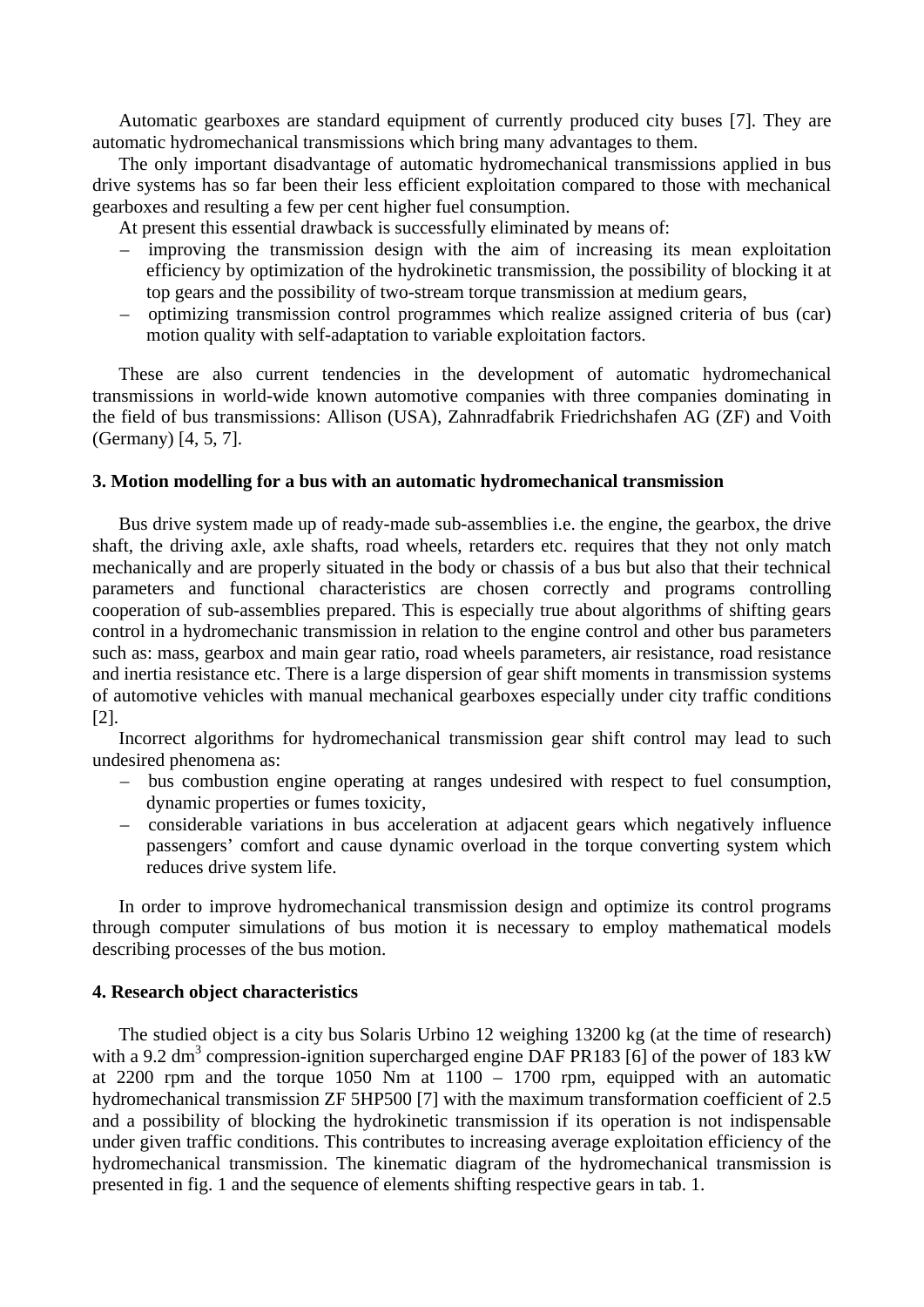

*Fig. 1. The kinematic diagram of the automatic hydromechanical transmission ZF 5HP500 [7]* 

*Tab. 1. The operation sequence of elements shifting gears in the hydromechanical transmission ZF 5HP500 [7]* 

|      | Switched element |                |                |                |    |    |                | Speed<br>ratio |
|------|------------------|----------------|----------------|----------------|----|----|----------------|----------------|
| Gear | S <sub>1</sub>   | S <sub>2</sub> | S <sub>3</sub> | S <sub>4</sub> | H1 | H2 | H <sub>3</sub> |                |
| N    |                  |                |                |                |    |    |                |                |
|      |                  |                |                |                |    |    |                | 3,43           |
|      |                  |                |                |                |    |    |                | 2,01           |
|      |                  |                |                |                |    |    |                | 1,42           |
|      |                  |                |                |                |    |    |                |                |
|      |                  |                |                |                |    |    |                | 0,83           |
| R    |                  |                |                |                |    |    |                |                |

#### **5. Acceleration model of a bus with the automatic hydromechanical transmission**

In the process of car acceleration the power stream transmission in the hydromechanical transmission can be realized in the following way: as a one stream flow through the hydrokinetic transmission in the first, second (and reverse) gears and mechanically with a blocked hydrokinetic transmission in the third, fourth and fifth gears. In each of the above mentioned situations mechanical transmission gear shifts can be accomplished .The mathematical specification of the dynamics of the equivalent model of a car drive with a hydromechanical transmission will also change accordingly.

Following d'Alembert's principle and skipping transitional transformations we get the following mathematical dependences which represent the bus acceleration model for respective operation conditions of the hydromechanical transmission [1]:

– Monotonic acceleration with full-stream power transmission through the hydrokinetic transmission in between gear shifts:

$$
M_S - M_P = I_S \frac{d\omega_S}{dt}
$$
  

$$
\left(F_n - \Psi mg - c_x \frac{\gamma A}{2} v^2\right) \frac{i_0 i_i}{r_d} = \left[m + \frac{\sum I_k}{r_d^2} + I_{un} \left(\frac{\eta_m i_0 i_i}{r_d}\right)^2\right] \frac{d\omega_T}{dt} \qquad , \qquad (1)
$$
  

$$
i_d M_P \frac{\eta_m i_0 i_i}{r_d} - \Psi mg - c_x \frac{\gamma A}{2} v^2 = \left[m + \left(i_d I_S \frac{d\omega_S}{dn_T} + I_{un}\right) \left(\frac{\eta_m i_0 i_i}{r_d}\right)^2 + \frac{\sum I_k}{r_d^2}\right] \frac{d\omega_T}{dt}
$$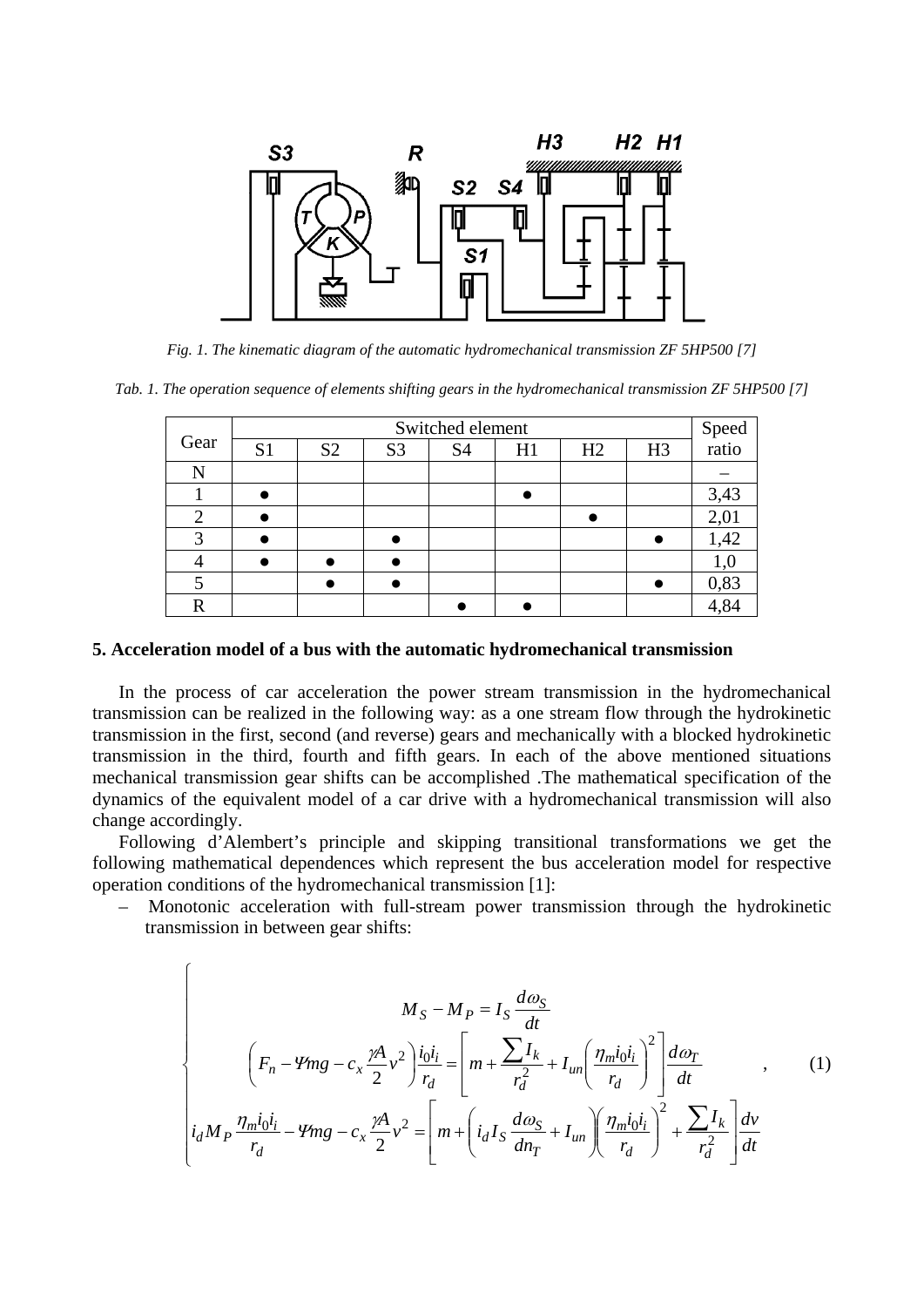where:

 $M<sub>S</sub>$  – engine torque,

 $M<sub>p</sub>$  – output torque on hydraulic converter pump impeller,

- $I<sub>S</sub>$  moment of inertia of engine crankshaft together with the flywheel, pump impeller and the liquid connected to it,
- $I_{un}$  moment of inertia of the masses of power transmission system elements between converter output shaft and driven road wheels,
- $I_k$  moment of inertia of a single wheel together with rotating brake elements,

 $F_n$  – driving force,

 $\Psi$  – road resistance coefficient  $\Psi = f \cos \alpha + \sin \alpha$ .

$$
m -
$$
bus total weight,

- *g* gravitational acceleration,
- $c_x$  air resistance coefficient,

 $\gamma$  – air density,

*A* – car side face,

 $v$  – car velocity,

 $r_d$  – wheel dynamic radius,

 $i_0$  – final drive ratio,

 $\int$ 

 $i_i$  – ratio of shifted reduction gear,

 $\eta_m$  – mechanical efficiency of car power transmission system,

 $\omega_{\rm S}$  – engine angular velocity,

 $\omega_T$  – angular velocity of hydraulic converter turbine wheel,

 $i_d$  – dynamic ratio of hydraulic torque converter (transformation coefficient).

– Monotonic acceleration in case of the blocked hydromechanical transmission is similar to the one for the car with a mechanical gearbox in respect of mathematical specification:

$$
M_S \frac{\eta_m i_0 i_i}{r_d} - \Psi mg - c_x \frac{\gamma A}{2} v^2 = \left[ m + \left( I_S + I_{un} \right) \left( \frac{\eta_m i_0 i_i}{r_d} \right)^2 + \frac{\sum I_k}{r_d^2} \right] \frac{dv}{dt}.
$$
 (2)

– Gear shifts during the full-stream torque transmission in the hydrokinetic transmission:

$$
M_{S} - M_{P} = I_{S} \frac{d\omega_{S}}{dt}
$$
  
\n
$$
i_{d}M_{P} - \frac{M_{ti}}{i_{i}^{c}} - \frac{M_{ti-1}}{i_{i-1}^{c}} = I_{T} \frac{d\omega_{T}}{dt}
$$
, (3)  
\n
$$
\left| \left(M_{ti}i_{i}^{b} + M_{ti-1}i_{i-1}^{b}\right) \frac{\eta_{m}i_{0}}{r_{d}} - \Psi mg - c_{x} \frac{\gamma A}{2}v^{2} = \left[m + I_{un}\left(\frac{\eta_{m}i_{0}i_{i}}{r_{d}}\right)^{2} + \frac{\sum I_{k}}{r_{d}^{2}}\right] \frac{dv}{dt}
$$

where:

 $M_{ti}$ ,  $M_{ti-1}$  – friction torque on the clutches shifting *i* -th and *i* – 1-st gear,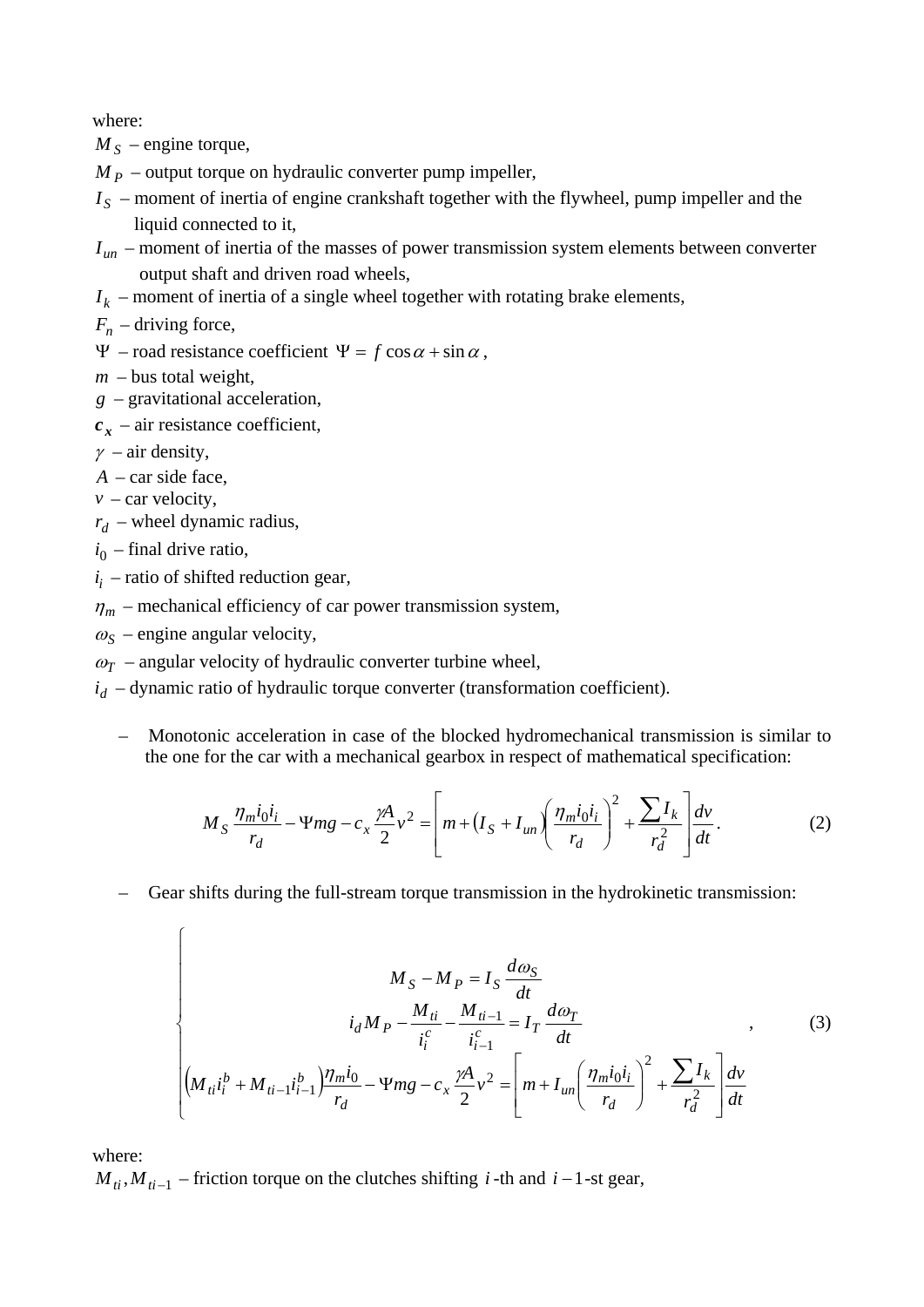$i_i^c$ ,  $i_{i-1}^c$  – ratios of transmission reduction gear in the sector between turbine wheel and active (attacking) clutch plates shifting  $i$ -th and  $i-1$ -st gear,

*b i*  $i_i^b$ ,  $i_{i-1}^b$  – ratios of transmission reduction gear in the sector between passive (being attacked) clutch plates shifting  $i$ -th and  $i-1$ -st gear and converter output shaft,

 $I<sub>T</sub>$  – moment of inertia of hydraulic torque converter turbine wheel and the liquid connected to it.

– The hydrokinetic transmission blockade at *i* -th gear:

$$
\int_{\left(i_d M_P + M_{bl}\right)} \frac{M_S - M_P - M_{bl}}{r_d} = I_S \frac{d\omega_S}{dt}
$$
\n
$$
\left[ (i_d M_P + M_{bl}) \frac{\eta_m i_0 i_i}{r_d} - \Psi mg - c_x \frac{\gamma A}{2} v^2 \right] = \left[ m + \left( i_d I_S \frac{d\omega_S}{d\omega_T} \right) \left( \frac{\eta_m i_0 i_i}{r_d} \right)^2 + \frac{\sum I_k}{r_d^2} \right] \frac{dv}{dt},
$$
\n(4)

where:

 $M_{bl}$  – friction torque on the clutch blocking hydraulic torque converter.

– Gear shifting when the hydrokinetic transmission is blocked:

$$
\int_{\mathcal{M}_{ii}i_{i}^{b} + M_{ii-1}i_{i-1}^{b}} M_{S} - \frac{M_{ti}}{i_{i}^{c}} - \frac{M_{ti-1}}{i_{i-1}^{c}} = (I_{S} + I_{un})\frac{d\omega_{S}}{dt}
$$
\n
$$
\left| \left(M_{ti}i_{i}^{b} + M_{ti-1}i_{i-1}^{b}\right)\frac{\eta_{mi}}{r_{d}} - \Psi mg - c_{x}\frac{\gamma A}{2}v^{2} = \left[m + I_{un}\left(\frac{\eta_{mi}i_{0}i_{i}}{r_{d}}\right)^{2} + \frac{\sum I_{k}}{r_{d}^{2}}\right]\frac{dv}{dt} \right|
$$
\n(5)

Dependences (1)-(5) were applied while the program for computer simulation of acceleration of a bus with an automatic hydromechanical transmission was worked out, then it was realized and initially verified experimentally in operation [3].

# **6. Algorithms of shifting gears in the automatic hydromechanical transmission**

As a rule popular methods of defining gear shift algorithms for an automatic gearbox refer to car motion maximally similar to steady motion. Difficulties with direct application of car theory criteria like fuel consumption economy and acceleration dynamics but also applied imperfect mathematical methods have determined a variety of additional factors which show graphically or graphically and analytically optimal gear shifts moments. An assessment of these factors and the physical reason behind them can be found in this study [1].

First of all, recommended gear shifts which ensure the highest dynamics of acceleration should be performed when the engine reaches its rotational speed equal to its maximum power or they can be described as crossing points of engine power curves in the function of motion velocity at two adjacent gears. Moreover, drive power on driven wheels curves, dynamic and car acceleration characteristics and engine maximum rotational speed moments can also be applied as economical optimality factors of this gear shift strategy.

Gear shift moments which guarantee the least fuel consumption are defined as crossing points of hourly fuel consumption curves in the function of vehicle motion velocity at stable fuel intake or unitary fuel consumption curves at adjacent gears. Other factors in optimally economical car acceleration are unitary amount of fuel consumption with regard to hydrokinetic transmission efficiency or drive power on car wheels with equal fuel consumption per hour at adjacent gears of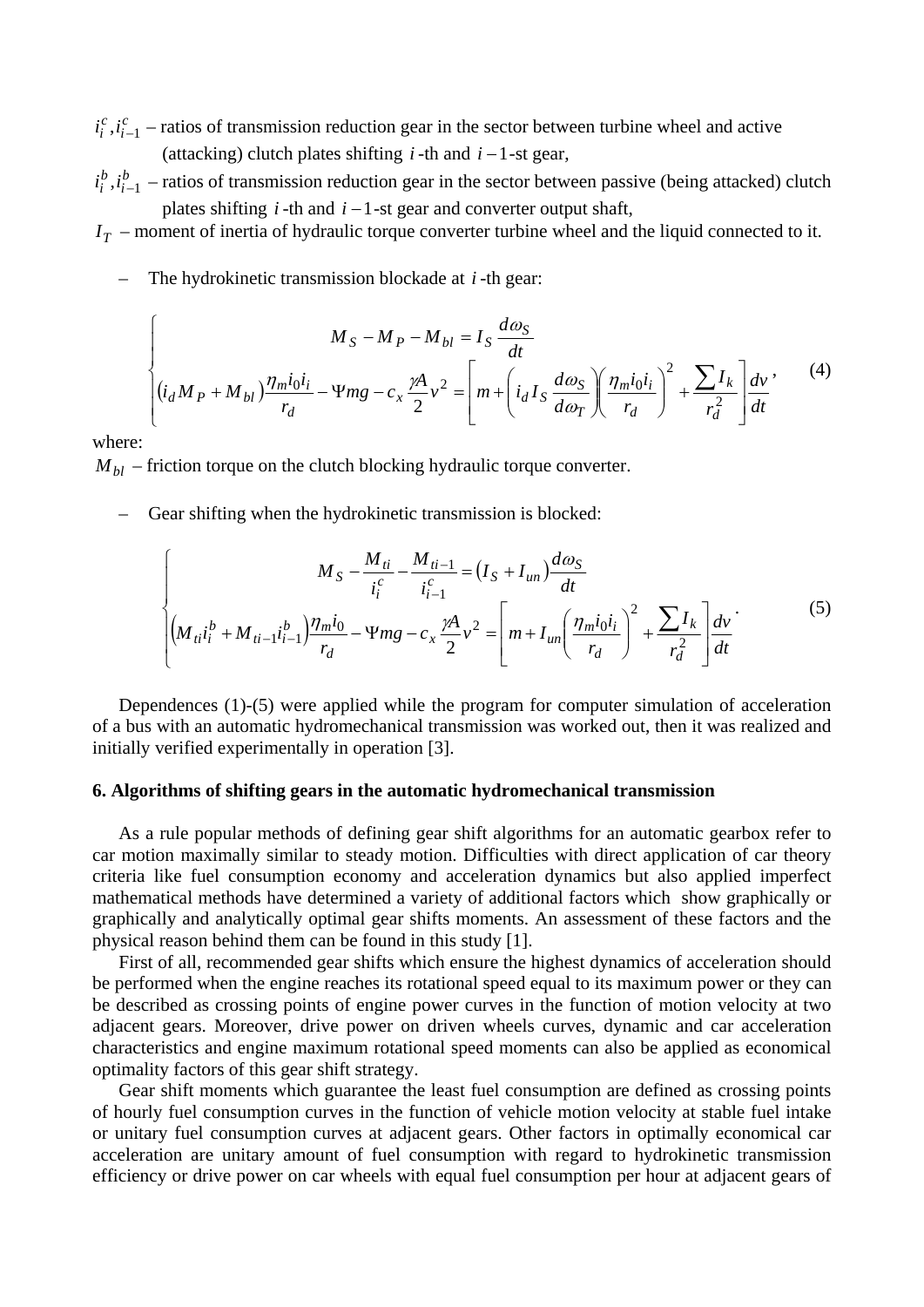hydromechanical transmission or else hydrokinetic transmission efficiency in the function of motion velocity.

Such variety of applied factors and therefore many different methods of setting gear shift optimal moments obviously leads to vital differences between gear shift moments algorithms defined for the same hydromechanical transmission. This is a result of different approximation of the above mentioned factors in relation to initial optimization criteria and this contributes to significant divergences between hydromechanical transmission algorithms based on the same optimization criteria. Hence the need arises to asses them from the point of view of ensuring required results extremum and to see to what extent the applied factors meet the original optimization criteria.

## **7. Optimization criteria and acceleration quality functionals**

Determining optimal gear shift moments in a hydro-mechanical transmission at constant position of the throttle pedal means finding such car motion velocity values  $V_p$ , at which gear shifts should be done – shifts from lower to higher gears. This should ensure obtaining functional extremum of the quality of car acceleration. Because of the well-known diversity between acceleration dynamics and fuel economy it seems justified to employ a few criteria simultaneously. This allows them to complement each other and makes control of the obtained results possible. Analysis of similar studies indicates that the following initial criteria of car acceleration optimization should be adopted:

- acceleration time *T* necessary to reach the assigned terminal acceleration velocity  $V_k$ ,
- distance covered *S* at accelerating up to assigned terminal velocity  $V_k$ ,
- fuel consumption  $Q$  necessary to reach the assigned terminal acceleration velocity  $V_k$ ,
- variational criterion  $\varepsilon$  of fuel consumption at accelerating with acceleration dynamics taken into account [1].

Appropriate bus acceleration quality functionals for argument  $\nu$  can be presented as [1]:

– for acceleration dynamics:

$$
\mathbf{J}_{\mathrm{T}} = \sum_{i=1}^{n} \int_{V_0}^{V_k} \frac{1}{a_i(v)} dv = \sum_{i=1}^{n} \left( \int_{V_0}^{V_p} \frac{1}{a_i(v)} dv + \int_{V_p}^{V_k} \frac{1}{a_{i+1}(v)} dv \right) \to \min, \tag{6}
$$

$$
\mathbf{J}_{S} = \sum_{i=1}^{n} S_{i} = \sum_{i=1}^{n} \left[ \int_{V_{0}}^{V_{p}} \frac{v}{a_{i}(v)} dv + \int_{V_{p}}^{V_{k}} \frac{v}{a_{i+1}(v)} dv - V_{k} \left( \int_{V_{0}}^{V_{p}} \frac{1}{a_{i}(v)} dv + \int_{V_{p}}^{V_{k}} \frac{1}{a_{i+1}(v)} dv \right) \right] \rightarrow \min , (7)
$$

– for fuel consumption:

$$
\mathbf{J}_{\mathbf{Q}} = \sum_{i=1}^{n} \int_{V_0}^{V_k} \frac{(g_e N_e)_{i}}{a_i(v)} dv = \sum_{i=1}^{n} \left[ \int_{V_0}^{V_p} \frac{(g_e N_e)_{i}}{a_i(v)} dv + \int_{V_p}^{V_k} \frac{(g_e N_e)_{i+1}}{a_{i+1}(v)} dv \right] \to \min ,
$$
 (8)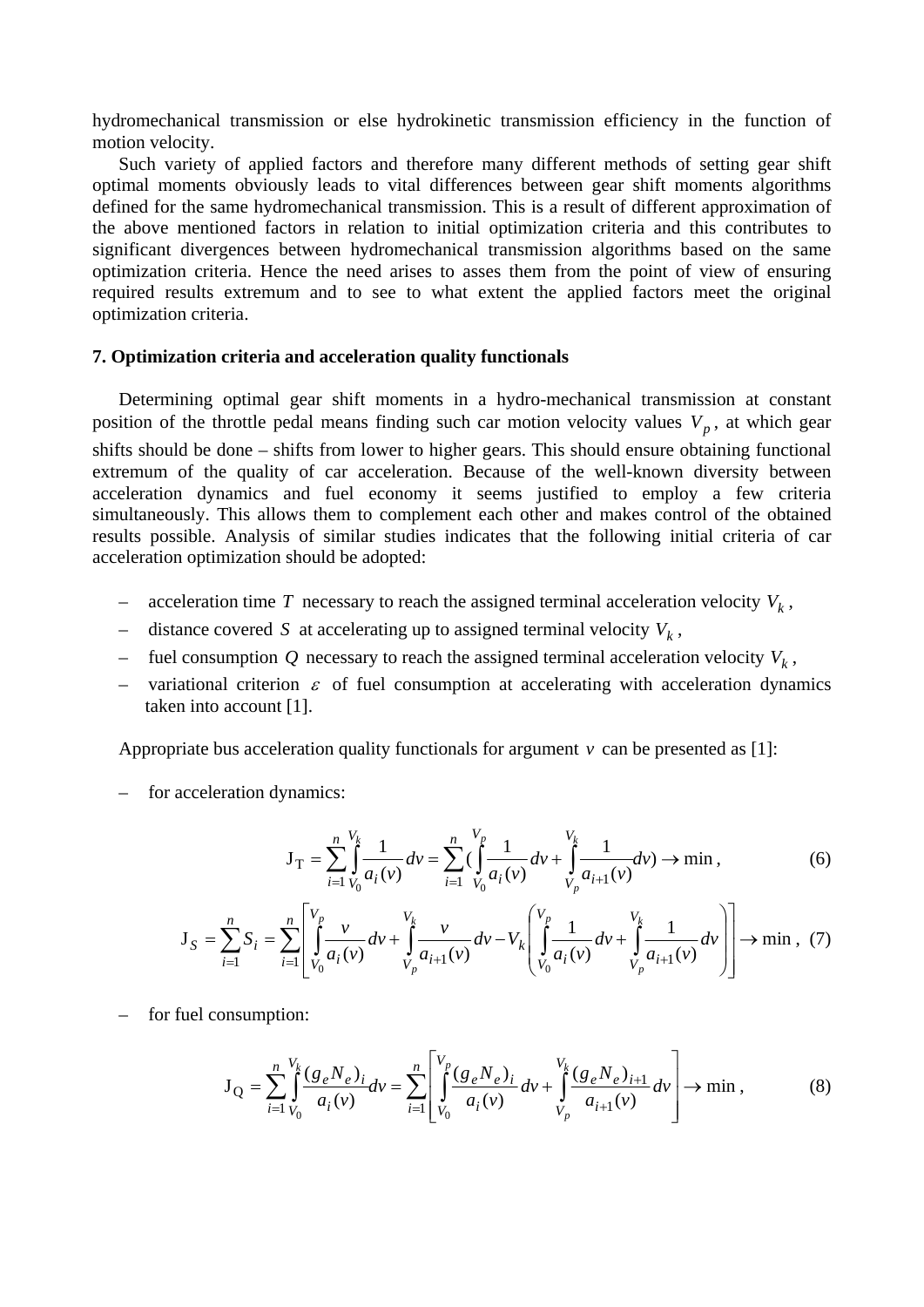$$
\mathbf{J}_{\varepsilon} = \sum_{i=1}^{n} \mathbf{Q}_{i} - \sum_{i=1}^{n} \frac{(g_{e}N_{e})_{k}}{V_{k}} S_{i} = \sum_{i=1}^{n} \left\{ \int_{V_{0}}^{V_{p}} \frac{(g_{e}N_{e})_{i}}{a_{i}(v)} dv + \int_{V_{p}}^{V_{k}} \frac{(g_{e}N_{e})_{i+1}}{a_{i+1}(v)} dv - \frac{(g_{e}N_{e})_{k}}{V_{k}} \left[ \int_{V_{0}}^{V_{p}} \frac{v}{a_{i}(v)} dv + \int_{V_{p}}^{V_{k}} \frac{v}{a_{i+1}(v)} dv \right] \right\} \rightarrow \min
$$
\n(9)

where:

*a* – bus acceleration,

 $v$  – motion velocity actual value,

 $V_0$ ,  $V_k$  – initial and terminal acceleration velocity,

 $i, n$  – index and number of gears in hydromechanical transmission, respectively,

 $S_i, t_i$  – distance covered and acceleration time at *i*-th shift gear, respectively,

*ge* – specific fuel consumption of engine,

 $N_e$  – engine power output.

In order to analytically investigate extremum of expressions (6)-(9) the integrand was expressed in bus motion velocity function  $v$  by design parameters and functional dependences characteristic of the studied object.

A mathematical model of car acceleration described by dependences (1)-(5) and an assumption that bus motion is a particle motion has been used to define optimal gear shift moments of the hydromechanical transmission at constant throttle pedal position. This can be expressed as follows:

$$
a = \frac{F_n - F_{op}}{m_{red}},\tag{10}
$$

where:

 $F_{\text{on}}$  – motion resistance force,

 $m_{red}$  – bus reduced mass including inertia in the acceleration process.

Reduced mass of a car with hydrokinetic transmission in the drive system is defined as:

$$
m_{red} = m\delta = m \left\{ 1 + \frac{1}{mr_d^2} \left[ \left( I_P i_d \frac{d\omega_P}{d\omega_T} + I_T \right) (i_g i_i)^2 \eta_m + \sum I_k \right] \right\},\tag{11}
$$

where:

 $\delta$  – reduced mass coefficient,

 $I<sub>p</sub>$  – inertia moment of a hydrokinetic transmission pump impeller and engine rotating elements,

 $d\omega_p$ ,  $d\omega_T$  – angular acceleration of pump and hydrokinetic transmission turbine impellers, respectively.

With the use of prepared mathematical model of bus acceleration (of a bus with hydromechanical transmission) and determined motion quality functionals the conditions of their extremum existence were defined by computer simulations. Optimal gear shifts of the hydromechanical transmission should take place at the moment when the accelerating vehicle reaches such velocity  $V_p$  at which the following conditions are fulfilled: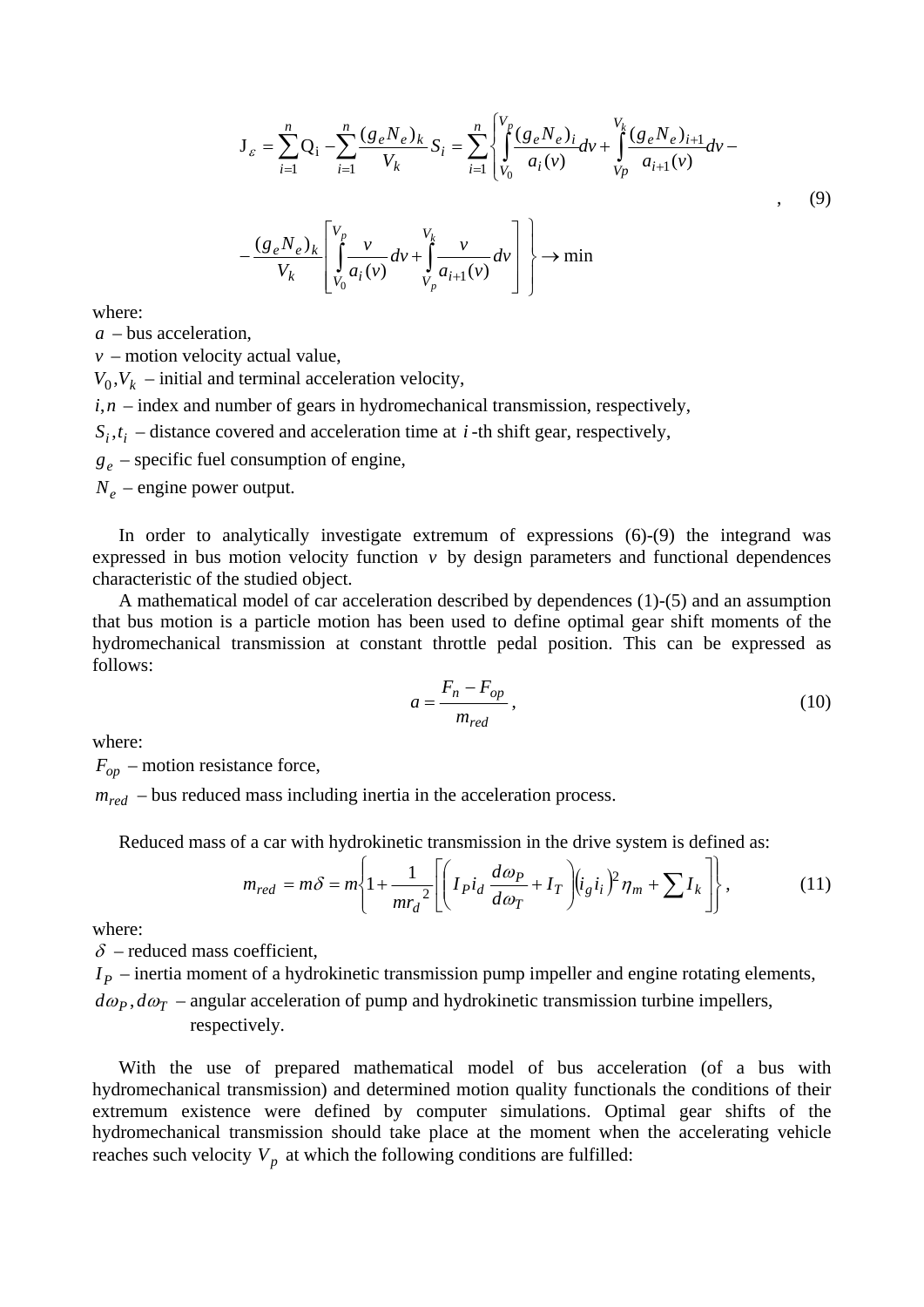– for acceleration time criterion  $T$  to assigned velocity  $V_k$ :

$$
\frac{d}{dv} \left[ \int_{V_0}^{V_p} \frac{1}{a_i(v)} dv - \int_{V_p}^{V_k} \frac{1}{a_{i+1}(v)} dv \right] = \frac{1}{a_i(V_p)} dv - \frac{1}{a_{i+1}(V_p)} dv = 0,
$$
\n(12)

for acceleration distance covered criterion *S* to assigned velocity  $V_k$ :

$$
\frac{d}{dv} \left\{ \int_{V_0}^{V_p} \frac{v}{a_i(v)} dv - \int_{V_p}^{V_k} \frac{v}{a_{i+1}(v)} dv - V_k \left[ \int_{V_0}^{V_p} \frac{1}{a_i(v)} dv - \int_{V_p}^{V_k} \frac{1}{a_{i+1}(v)} dv \right] \right\} = \frac{V_p}{a_i(V_p)} - \frac{V_p}{a_{i+1}(V_p)} - V_k \left[ \frac{1}{a_i(V_p)} - \frac{1}{a_{i+1}(V_p)} \right] = 0
$$
\n(13)

– for fuel consumption *Q* :

$$
\frac{d}{dv} \left[ \int_{V_0}^{V_p} \frac{(g_e N_e)_i}{a_i(v)} dv - \int_{V_p}^{V_k} \frac{(g_e N_e)_{i+1}}{a_{i+1}(v)} dv \right] = \frac{(g_e N_e)_i}{a_i(V_p)} - \frac{(g_e N_e)_{i+1}}{a_{i+1}(V_p)} = 0, \quad (14)
$$

– for variational fuel consumption  $\boldsymbol{\varepsilon}$ :

$$
\frac{d}{dv} \left\{ \int_{V_0}^{V_p} \frac{(g_e N_e)_i}{a_i(v)} dv - \int_{V_p}^{V_k} \frac{(g_e N_e)_{i+1}}{a_{i+1}(v)} dv - \frac{(g_e N_e)_k}{V_k} \left[ \int_{V_0}^{V_p} \frac{v}{a_i(v)} dv - \int_{V_p}^{V_k} \frac{v}{a_{i+1}(v)} dv \right] \right\} = \frac{(g_e N_e)_i}{a_i(V_p)} - \frac{(g_e N_e)_{i+1}}{a_{i+1}(V_p)} - \left[ \frac{V_p}{V_k} \frac{(g_e N_e)_i}{a_i(V_p)} - \frac{V_p}{V_k} \frac{(g_e N_e)_{i+1}}{a_{i+1}(V_p)} \right] = 0.
$$
\n(15)

Conditions (12) and (13) concerning acceleration dynamics can be expressed as:

$$
[a_i(V_p) - a_{i+1}(V_p)](V_p - V_k) = 0.
$$
\n(16)

Similarly gear shift optimality conditions with regard to fuel consumption can be formulated as:

$$
\left[ \frac{(g_e N_e)_i}{a_i (V_p)} - \frac{(g_e N_e)_{i+1}}{a_{i+1} (V_p)} \right] \left[ 1 - \frac{V_p}{V_k} \right] = 0. \tag{17}
$$

Optimal gear shift moments in the hydromechanical transmission for a bus acceleration process can be received by finding the extremum of the above presented functionals. According to dynamics criteria they will be defined as crossing points of the vehicle acceleration curves in the function of motion velocity at adjacent gears. If there are no such crossing points, gear shift moments will be defined as limit points of the interval of possible velocity variability  $V_p$  at the preceding gear.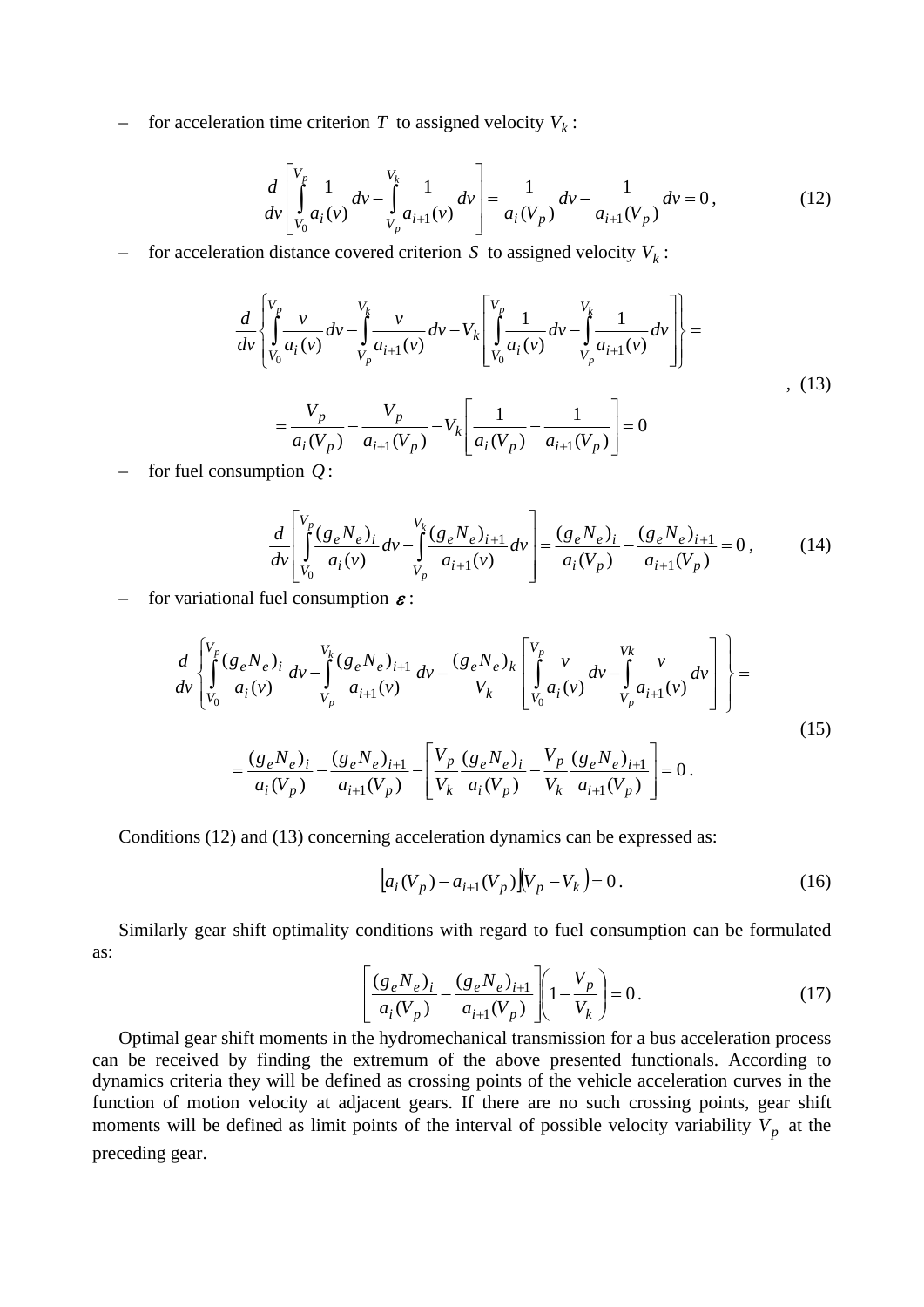

*Fig. 2. Graphic interpretation of seeking optimal for acceleration dynamics gear shift moments of the city bus hydromechanical transmission* 



*Fig. 3. Graphic interpretation of seeking optimal with regard to fuel consumption gear shift moments in the automatic hydromechanical transmission of a city bus* 

This procedure strategy is illustrated in fig. 2 where acceleration curves at respective gears of the Solaris bus equipped with an automatic hydromechanical transmission ZF 5HP500 have been shown. The crossing points of these accelerations mark mechanical reducer gear shift moments which ensure maximum bus acceleration dynamics.

According to optimal economy criterion moments of gear shifts are defined by the crossing points of factors curves expressed as: *a*  $\frac{g_e N_e}{g_e N_e}$  in the function of the vehicle motion velocity at adjacent gears in the hydromechanical transmission or as border range of possible velocity variability interval  $V_p$ . Fig. 3 shows graphically how optimal gear shift moments are determined so that they minimize fuel consumption of the Solaris bus equipped with automatic transmission ZF 5HP500 and yet required acceleration dynamics is preserved.

Optimal algorithms for gear shift control in the hydromechanical transmission ZF 5HP500 of the Solaris city bus based on such strategies have been graphically illustrated in fig. 4 as gear shift lines for the bus acceleration phase. Both algorithms realizing maximum bus acceleration